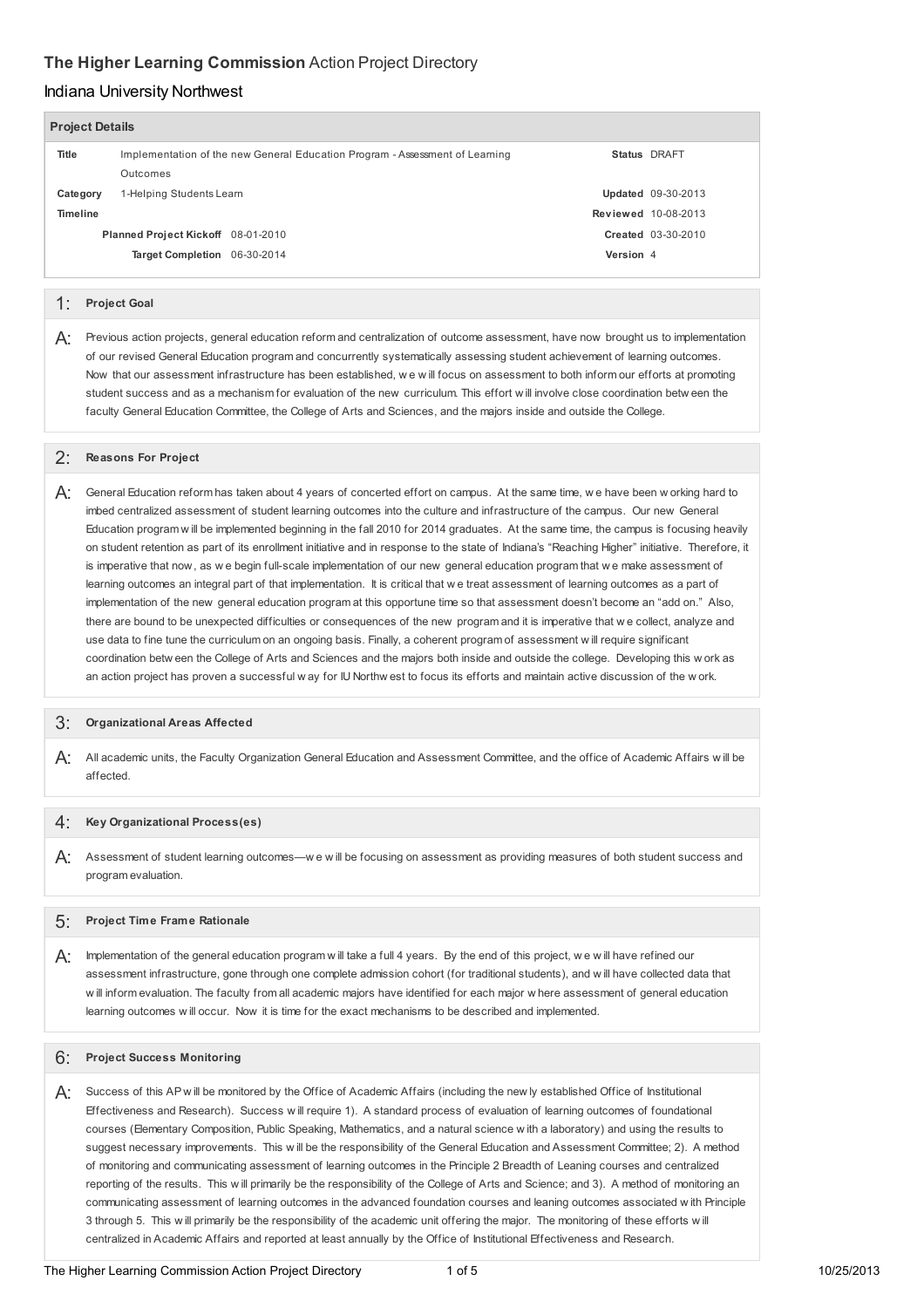## 7: **Project Outcome Measures**

 $A$ : Development, implementation, and communication of: 1) an established process by w hich the General Education and Assessment Committee conducts its assessment w ork related to leaning outcomes in foundations courses and uses that data for improvement; 2) an established process by w hich the College of Arts and Sciences manages assessment of Breadth of Leaning courses, uses the data for improvement and communicates the data to the larger campus faculty; and 1) an established process by w hich the academic majors (units) conduct assessment w ork related to leaning outcomes in advanced courses and in Principles 3-5, communicates the results, and uses the results for improvement.

## **Project Update**

## 1: **Project Accomplishments and Status**

## A: *Timeline for Assessment – 4-year General Education Cycle*

http://www.iun.edu/~nwacadem/academic/curriculum\_processes/Program%20Review %202011-2017.pdf. This timeline integrates our General Education Assessment timeline w ith annual departmental assessment and accrediting body assessments (both campus and program) to provide an overall picture of our annual academic assessment schedule.

 The timeline above indicates that our Principle 2 Breadth of Learning courses w ere to be evaluated in 2011-12. Letters w ere sent to Dean of College of Arts and Sciences detailing courses to be assessed for General Education, requesting plans for assessment by September 15, 2011 and final reports by April 2012. We have received 7 of the 11 reports on courses scheduled for evaluation. All of the units presented their results to the General Education/Assessment Committee and the Faculty Organization in the fall of 2012 and spring of 2013, as we did previously for our Principle 1 Foundations courses, and the results are posted <u>[here](http://www.iun.edu/~nwacadem/caslo/results/index.shtml)</u> as soon as they are available. We are still w aiting on 4 assessment reports – they have been given a final deadline of September 1, 2013 to submit reports.

 The General Education/Assessment Committee met in early September 2012 to begin w ork on the 2012-13 General Education Assessment plan. We w ere scheduled to assess Principle 1 Advanced Foundations and Principle 4 Diversity. The committee requested data on the most commonly taken courses in these categories and decided to request assessments from Principle 1 Advanced Mathematical Reasoning (all 4 statistics courses taught here), Principle 1 Advanced Written Communication (Professional Writing Skills) and 4 courses in Principle 4 – Diversity in the Workplace, Developmental Issues and Health, Minority People in the U.S., and Introduction to Exceptional Children in the U.S. These reports are due in Academic Affairs on September 1, 2013. We are on target to complete our first full cycle of General Education assessment during AY 2013-14 as detailed in the timeline.

Additionally, the state of Indiana has developed a **Statew ide General [Education](http://www.in.gov/che/2728.htm) Core**. The Associate Vice Chancellor for Academic Affairs w as the campus representative in this effort (ex-officio on the General Education/Assessment Committee). The General Education/Assessment Committee and subsequently the Faculty Organization spent considerable time mapping our General Education Program onto the Statew ide General Education Core. In future years, there w ill a requirement for assessment reporting to the state, the details of w hich have yet to be determined.

 As described in our last update, Indiana University and IU Northw est have become part of a study of student learning gains using the [ETS](http://www.ets.org/proficiencyprofile/about/content/) [Proficiency](http://www.ets.org/proficiencyprofile/about/content/) Profile in AY 2012-13. This multiple choice test assesses reading, critical thinking, w riting mechanics, and math skills. The first set of results are provided below for entering freshman. They w ill be asked to take the test again in 4 years.

|                                                           | Possible Range | Mean Score*     | Standard Deviation** |
|-----------------------------------------------------------|----------------|-----------------|----------------------|
| <b>Total Score</b>                                        | 400 to 500     | 430.89 (435.77) | 14.42 (7.76)         |
| <b>Skills Subscores:</b>                                  |                |                 |                      |
| <b>Critical Thinking</b>                                  | 100 to 130     | 108.42 (109.45) | 4.58 (1.96)          |
| Reading                                                   | 100 to 130     | 113.09 (115.17) | 5.85(62.59)          |
| Writing                                                   | 100 to 130     | 111.39 (112.64) | 4.55 (41.81)         |
| <b>Mathematics</b>                                        | 100 to 130     | 110.39 (111.56) | 5.32(2.05)           |
| ** IUN n=332; (Masters' Comprehensives I and II n=44,719) |                |                 |                      |

#### 2: **Institution Involvement**

 $A$ : Our answ er to this question is largely the same as it w as at our last update. This is a positive phenomenon, as I believe it indicates that w e have progressed to a point w here this assessment w ork has been integrated into our regular w ork cycle effectively.

 After the General Education Principles w ere approved by the campus and revisions made to the curriculum of every degree, both the General Education/Assessment Committee and the Office of Academic Affairs continue to be instrumental in maintaining general aw areness of the assessment process. Both entities have communicated extensively w ith the academic units, w ho in turn have communicated extensively w ith their faculty regarding these issues. The new 2012-14 (online and printed) Bulletin details the new

The Higher Learning Commission Action Project Directory **2 of 5** 10/25/2013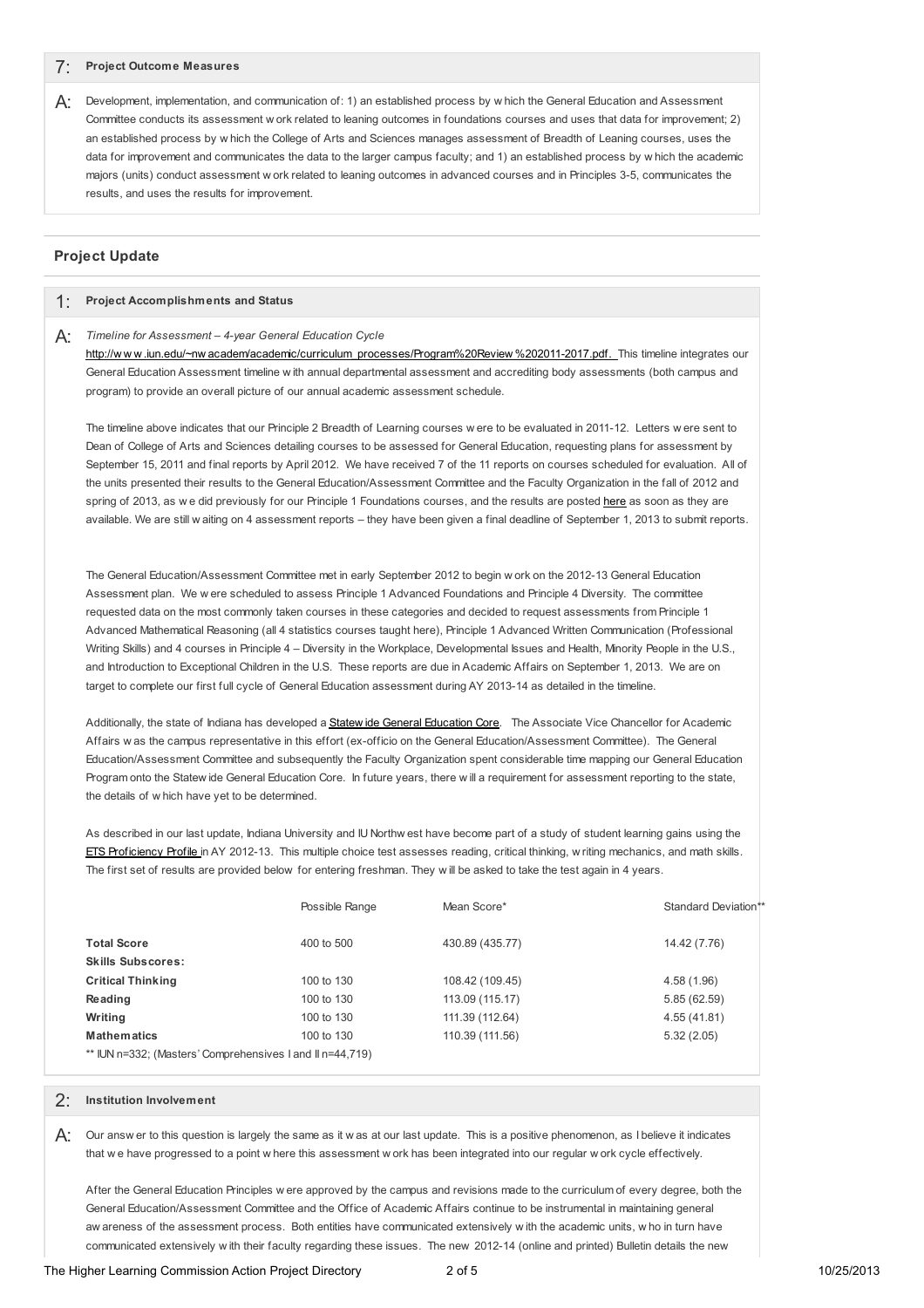General Education Principles and requirements. Additionally the Office of Academic Affairs has communicated w ith the Library, Institutional Research and other core academic support areas regarding the project.

 The Office of Academic Affairs funded a w ork-study student to assist w ith Assessment for the last several years and w ill continue to do so. This student enters de-identified data and performs simple analyses supervised by the home academic units.

 The administration w ill again send the Chair of the General Education/Assessment Committee, the Associate Vice Chancellor of Academic Affairs and the Assistant Vice Chancellor of Institutional Effectiveness to the *Assessment Institute* to gather additional information to bring back to the campus on successful assessment projects. Any resources obtained at the Institute are cataloged, and the list is available on our Assessment page online and can be checked out by faculty as needed.

## 3: **Next Steps**

 A: IU Northw est (along <sup>w</sup> ith all of the regional IU campuses) adopted *WEAVEonline* last year. This softw are application addresses the need to develop and maintain continuous improvement processes for both the academic and administrative structures w ithin an institution of higher education. The Offices of Institutional Effectiveness and Research (OIER) and Academic Affairs have had the initial training for using WEAVE. We intend to use WEAVE to report General Education, Strategic Planning, Accreditation, and Annual Departmental Assessment results. To start, w e have entered learning outcomes, departmental goals and assessment results for 2012 into the system. WEAVE has provided a template for reporting Departmental Assessment Results that w e w ill use until training for Departments/Academic Units is complete. The OIER plans to develop a new Action Project around use of *WEAVEonline* for our assessment and planning needs.

 Additionally, next year w ill be year 4 in the 4-year General Education cycle. We intend to complete the first round of assessment, and then have a small ½ day retreat for the General Education/Assessment Committee to evaluate w hat w orked, w hat didn't and w hy and how w e can improve the process for the next 4-year-cycle of assessment. At that time w e believe w e w ill be ready to retire this Action Project and take on new challenges.

## 4: **Resulting Effective Practices**

 $A$ : General Education Assessment is a common institutional practice. While our process is not, w e believe, groundbreaking, it appears to be successful on our campus. We are using the same process w e used in creating our General Education plan. We have broad representation from the academic units on the General Education/Assessment Committee, w e have support from the Office of Academic Affairs for the process and w e are moving forw ard at a pace that is comfortable for our campus. There is a division of responsibility, w ith the committee focusing more significantly on the foundational general education experiences, w hile the academic units themselves are creating and implementing the assessment measures for the breath of learning courses. This has increased the number of people directly involved in the process and engendered greater buy-in by the campus community. As a side note, this same process is being used successfully by a relatively new group on campus – the First Year Experience Taskforce, w ho are developing a plan for implementing an FYE course across the campus, indicating that at least for our campus this seems to be an effective practice.

 Additionally, the Chancellor has asked that a report on General Education/Assessment be made annually at the Northw est Council, the central governance body for the discussion of significant issues facing the University. The first of these w as made in December of 2012. This further institutionalizes the assessment process for the campus as w ell as providing a indicator of its importance.

 In our retreat at the end of the next year of assessment, w e w ill spend some time reflecting on our process and how to improve it and hope to add it to our "best practices" that w e carry forw ard to other committees and tasks on campus.

#### 5: **Project Challenges**

 $A$ : As this is a new experience for our campus (our first campus-wide General Education Principles and Assessment Plan) we feel like w e are still feeling our w ay through the process. The General Education/Assessment Committee as w ell as the Office of Academic Affairs are excited about the implementation of the plan, but the increase in w ork for the academic units and individual faculty makes it not as appealing a process for all. I think this is our biggest challenge at this point. As you can see in our Project Accomplishments section, w e do not have every assessment report that w as due to date, and the ones w e do have often required frequent reminders to receive. We continue to w ork to support both the individual academic units and faculty w orking on assessment w ith information, w ork-study assistance, and moral support along w ith encouragement that the results they gain are not just of use in improving the general education experience for our students but w ithin their individual disciplines as w ell. The departments that have completed the assessment process understand the benefits, it is just convincing those about to undertake the process to go forw ard and assess that w e w ill all continue to w ork on.

#### **Update Review**

 1: **Project Accomplishments and Status**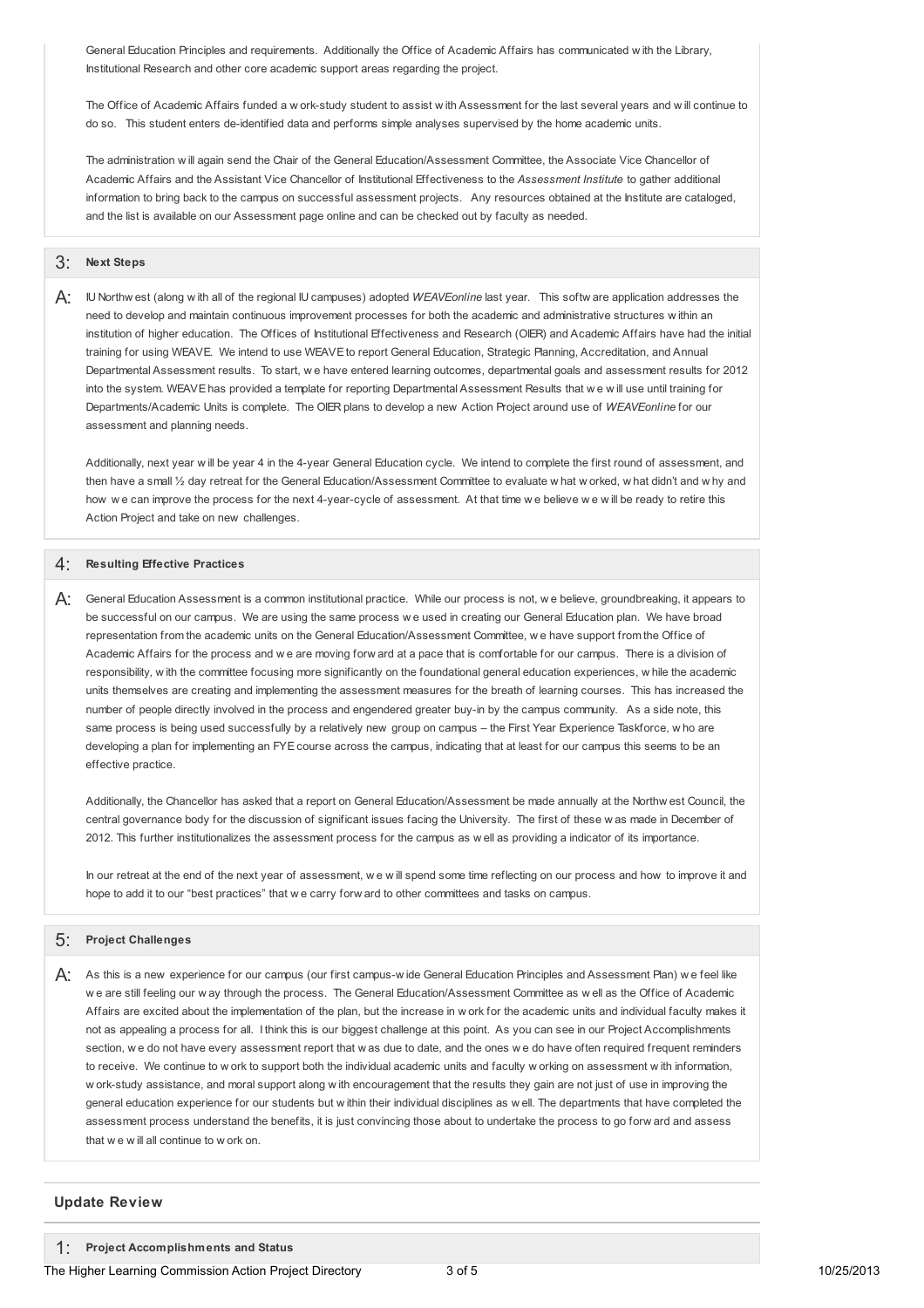## A: **Accomplishments & Status**:

 This is the fourth report submitted by Indiana University Northw est on its project on the "Implementation of the new General Education Program - Assessment of Learning Outcomes." The campus has tied this appropriately to Category 1, "Helping Students Learn." It also is closely aligned w ith Categories 7 and 8:

Category 7: Measuring Effectiveness

Category 8: Planning Continuous Improvement

 IUN has developed an approach, deployed it to the academic departments, and has nine out of eleven links live as of the time of this review. The tw o areas listed, but w ith no report are "Principles of Sociology" and "Introduction to Cultural Anthropology." The reports reflect the thoughtful and diverse approaches to assessment of IUN's second General Education Principle:

#### *"2. Breadth of Learning*

 Mastery of the core concepts, principles, and methods in arts and humanities, the social sciences, cultural and historical studies, and the mathematical, physical, and life sciences."

 The units presented their results to the General Education/Assessment Committee and the Faculty Organization follow ing the pattern used for Principle 1.

 In addition, IUN reported the ETS Proficiency Profile results for 2012-2013 entering freshmen. The plan is to have these students complete the Profile in four years.

 IUN reports that it is on course to receive reports for additional General Education Principles and complete General Education assessment on time in 2013-2014. IUN expects to retire the project in 2014.

IUN is making acceptable progress on this Action Project.

## 2: **Institution Involvement**

## A:

 The report and the links provide evidence that the academic departments and faculty are engaged in the process, with the possible exception of the two that have yet to submit their reports. IUN reports that the General Education/Assessment Committee, Office of Academic Affairs, Associate Vice Chancellor of Academic Affairs, the Assistant Vice Chancellor of Institutional Effectiveness, faculty, Library, and Institutional Research have been involved by being responsible or accountable for providing or reviewing data, being consulted on the project, or being informed. The campus has hired a work-study student to support the project through data entry. Students have participated by completing the artifacts that faculty have used in the assessment process. The public is informed through IUN's assessment website: <u>http://www.iun.edu/campus-</u> [assessment/assessment-results/index.htm.](http://www.iun.edu/campus-assessment/assessment-results/index.htm)

## 3: **Next Steps**

 $\mathsf{A}$ : The Action Project is scheduled to be active through June 2014, after w hich it w ill be retired. Although the Project w ill be retired, IUN's assessment timeline show s that its assessment w ork w ill continue at least through 2017, the most distant year in the timeline.

The campus w ill be assessing additional General Education Principles in this, the Project's final year.

 It is significant that Campus has added the standardized ETS Proficiency Profile. This may provide not only longitudinal data to compare incoming freshmen w ith their scores as seniors, but also information to allow IUN to benchmark its student's proficiency levels w ith others participating in the Profile. The absence of comparative data w as evident in the reports on IUN's Assessment w eb page. As the cycle continues, there w ill be additional cycles of data for comparison.

# 4: **Resulting Effective Practices**

 $\mathsf{A}$ : IUN's Action project show s evidence of the follow ing effective practices:

Engagement: IUN show s evidence of high levels of faculty engagement.

 Reflection on Assessment Results: Many of the reports contain evidence of faculty reflection on the meaning of the results. For example, Psychology found that timing of gathering assessment evidence w as crucial to interpret the results.

 Centralized Reporting, Report Retention, and Transparency: IUN's assessment w eb site provides transparency to the public and show s the University is w illing to be accountable for its stated outcomes. Retaining documents in a publicly accessible repository that is available to the public is a best practice.